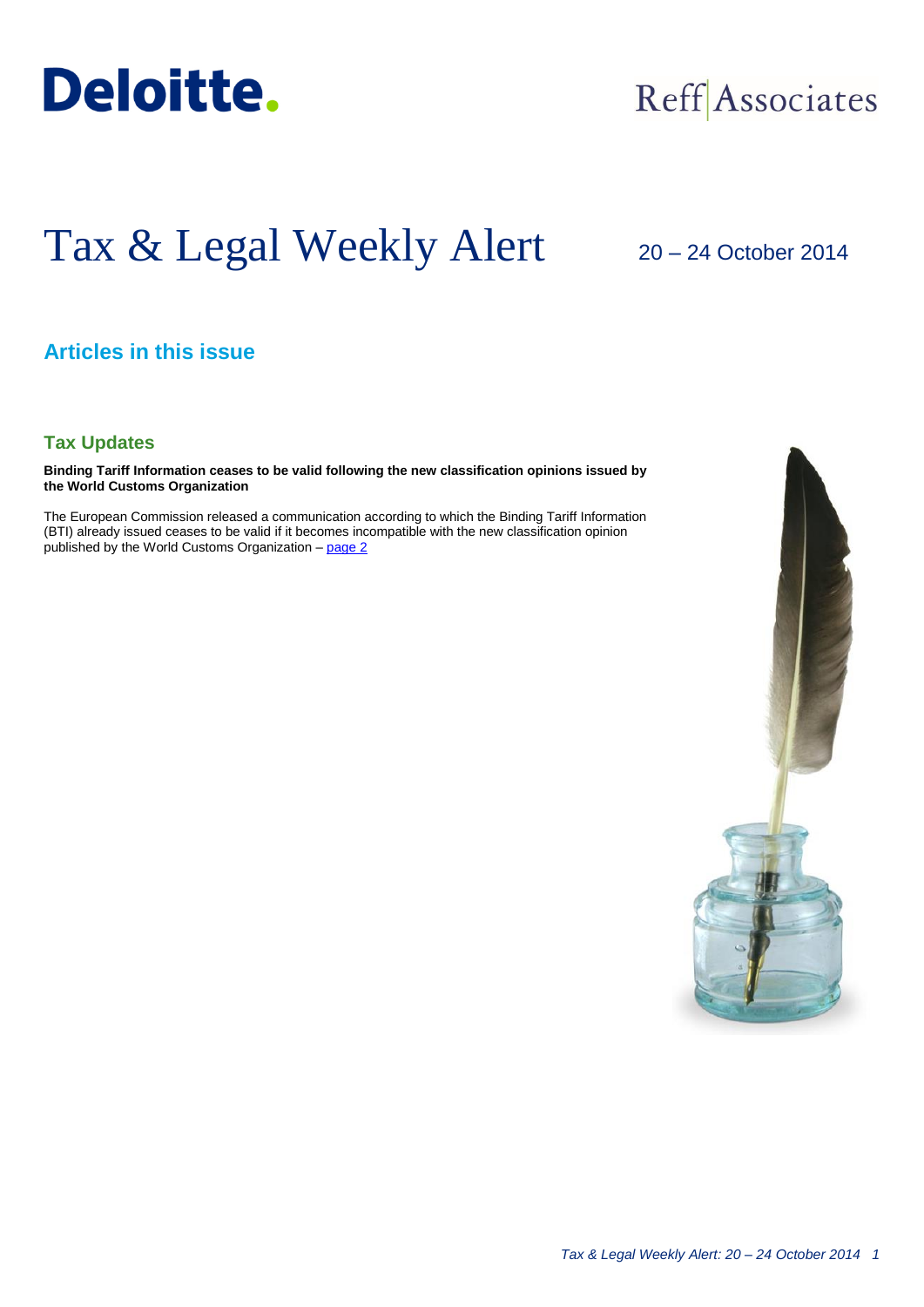#### <span id="page-1-0"></span>**Binding Tariff Information ceases to be valid following the new classification opinions issued by the World Customs Organization**

At the 53<sup>rd</sup> session of the Harmonized System Committee, the World Customs Organization published new classification opinions of goods in the customs nomenclature.

The new amendments, which could lead to end of validity of the Binding Tariff Information (BTI) already issued, aim products like:

- tablets used to aid digestion subheading CN 2106 90;
- set of women clothes subheading NC 6204 62 (trousers/shalwar), NC 6206 30 (tunic), NC 6214 90 (Shawl);
- light-emitting diode (LED) designed to be mounted onto a specific liquid-crystal display (LCD) module, which is in turn designed for a portable automatic data processing machine, in order to provide the LCD module with backlighting – subheading NC 8473 30;
- transparent capacitive touch screen for mobile phones the screen is used with a liquid crystal display (LCD) or an activematrix organic light-emitting diode (AMOLED) – subheading NC 8517 70;
- touch-sensitive, active-matrix organic light-emitting diode (AMOLED) display module – subheading NC 8517 70;
- transparent resistive touch screen can be used with a variety of apparatus incorporating a display, such as automated teller machines (ATMs), point-of-sale/service (POSs) terminals, monitors and automatic data processing (ADP) machines – subheading NC 8517 70.

In order to avoid any inconvenience at the customs clearance time, we recommend you to perform an analysis of the classification of the imported goods, including of the BTI validity that you are holding, if the case.

**Please do not hesitate to contact us if any clarification is needed:**

**[Pieter Wessel](mailto:pwessel@deloittece.com)** Partner +40 21 207 52 42

**[Mihai Petre](mailto:mipetre@deloittece.com)** Senior Manager +40 21 207 53 44



**Source:** *[http://eur-lex.europa.eu](http://eur-lex.europa.eu/) / Communication on the information provided by the customs authorities of the Member States concerning the classification of goods in the customs nomenclature [\(C 352/01\)](http://eur-lex.europa.eu/legal-content/EN/TXT/HTML/?uri=CELEX:52014XC1007(01)&from=RO)*